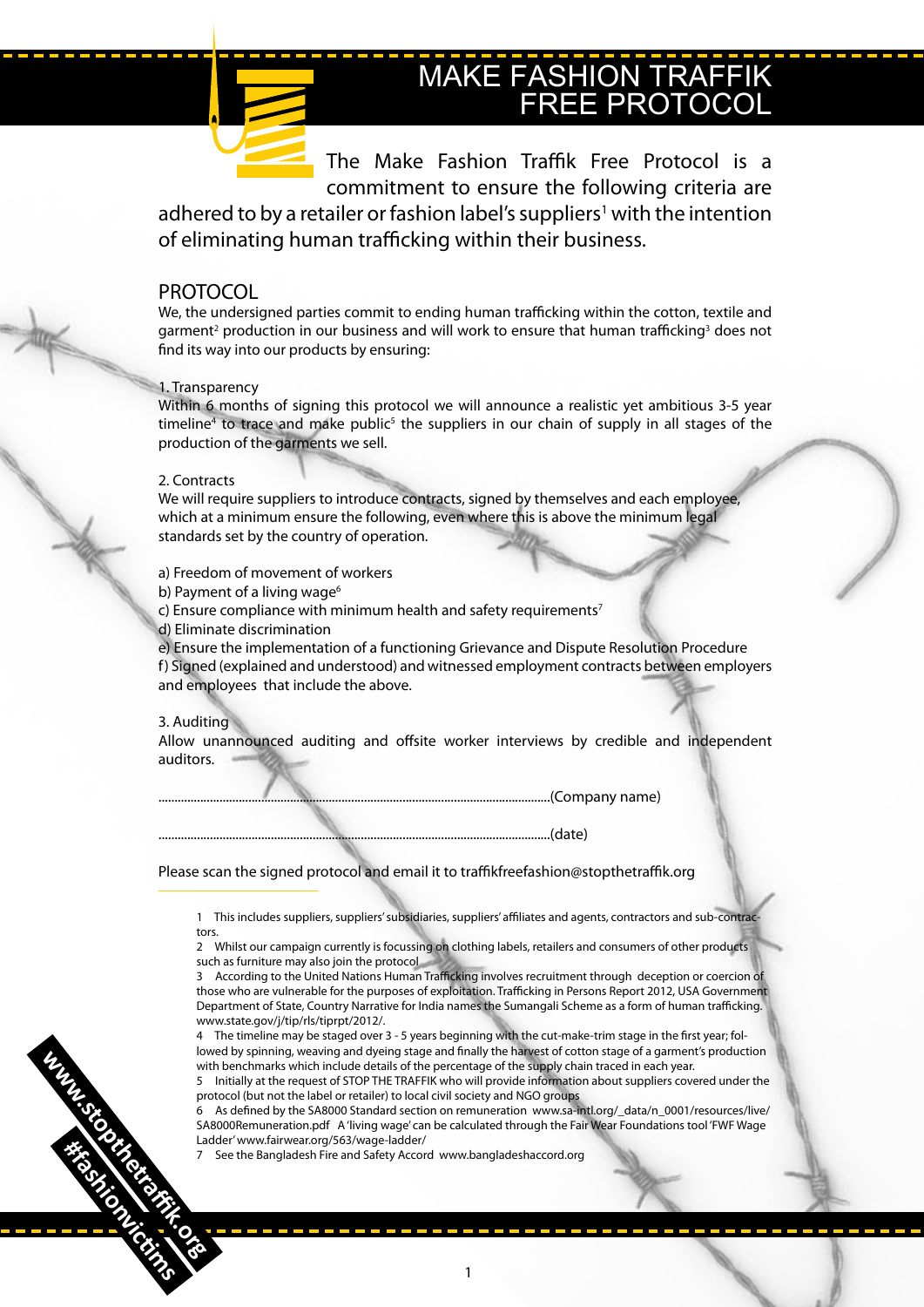

# MAKEFASHIONTRAFFIK FREE PROTOCOL

The Make Fashion Traffik Free Protocol is a commitment to ensure the following criteria are adhered to by a retailer or fashion label's suppliers<sup>1</sup> with the intention of eliminating human trafficking within their business.

### EXPLANATION OF EACH 'ASK' WITHIN THE PROTOCOL, WITH PARTICULAR REFERENCE TO THE SUMANGALI SCHEME

Detailed below is the rationale for the key aspects within the protocol. Where companies discover that factories from Tamil Nadu, India are in their supply chain, we specifically ask that they request these factories to end the practice of using the Sumangali Scheme. India has already established laws, precedents and practices which if adhered to will end the Sumangali Scheme and human trafficking in the textile industry.

#### 1. Transparency

Companies must be able to trace their supply chain. Without this knowledge it is impossible for them to take responsibility for conditions for workers throughout every stage of production. This knowledge needs to extend from the cut, make, trim stage right back to the sourcing of the raw material. Only with this information can a company ensure that standards have been adhered to throughout the production of their product. By tracing and publishing a suppliers list a company demonstrates a real commitment to best practice and to being open and accountable about its supply chain.

#### 2. Written Contracts

#### - Freedom of movement of workers

Where the Sumangali scheme is in operation, most of the hostels young women are required to stay in are on the factory premises. All hostels restrict the movement of young women and girls in the Sumangali Scheme outside of the hostel and factory grounds. In some cases none of the workers could go out on their own, under any circumstances. These factories may have a temple on the premises and allow festivals to be celebrated there as well as a shop supposed to supply all the worker's needs. In others, workers can go out once a week in rotation and under supervision of a warden and in the company bus. This allows workers to leave the factory, under supervision about once a month.

Very few hostels are located outside the factory premises and those that are, are still well controlled by the factory management. The recent trend is for employers to deny ownership of hostels (which are located outside) and claim that they cannot take responsibility of happenings inside the hostel. Though employers try to establish that hostels are run by a

third party, there is often ample evidence to the contrary.

Hostels are not easily accessible to the parents of workers because of the distance. Even if they are able to undertake the journey and afford the cost of travel, parents are only permitted to visit their daughters once every three months. Even then they cannot talk freely.

Sumangali workers in hostels do not have the liberty to visit their home as and when they wish. Documented case studies reveal that girls are denied permission to go on leave for emergency situations such as their parents falling ill, death of a family member or during festival times.

The practice of requiring women and girls to be accommodated on the mill and factory site limits their freedom of movement, access by family members and can allow for abuse of work hours. Whilst still providing the culturally expected safety and protection for single women, appropriate freedom of movement by the women and freedom of access by their families is a human right.

#### The protocol asks that:

(i) Within 2 years of agreeing to this protocol any onsite hostels will be closed. Women and girls to be accommodated in hostels registered with the Social Welfare Board<sup>2</sup>.

(ii) The supplier of accommodation will provide a certified counsellor or social worker on the staff of such hostels to attend to the physical and psycho-social needs of the women and cultural expectations of families concerning their single daughters.

#### - Payment of a living wage

According to the Indian Labour Bureau<sup>3</sup>, "The living wage, represented the wage which should enable the worker to provide for himself and his family not merely the basic essentials of food, clothing and shelter but a measure of comfort including education for children, protection against ill health, requirements of essential social needs and a measure of insurance against more important misfortunes including old age."

They go on to state that "a minimum wage must provide for not merely the bare sustenance of life, but for the preservation of the efficiency of the worker. For this purpose, the minimum wage must also provide for some measure of education, medical requirements and amenities."

The Make Fashion Traffik Free Protocol asks for the living wage to be paid. Currently the industry offers less than the minimum wage prescribed by the government. Since most of the mills employ young girls, ostensibly under "apprenticeships", they are not eligible for social security measures and their wage is less than a regular worker. They actually perform the role of a regular worker and do not receive the training an apprenticeship implies.

The wage structure for an apprentice in the garment sector is specified by the Tamil Nadu government<sup>4</sup>. Interviews with

4 Government of Tamil Nadu issued G.O.Ms.No.67, Labour and

1 This includes suppliers, suppliers' subsidiaries, suppliers' affiliates and agents, contractors and sub-contractors.

<sup>2</sup> www.cswb.gov.in/index.asp?langid=1

<sup>3</sup> http://labourbureau.nic.in/Min\_Wages\_Report\_2011.pdf

Employment Department, dated 08.08.2006 (for inclusion in Part I of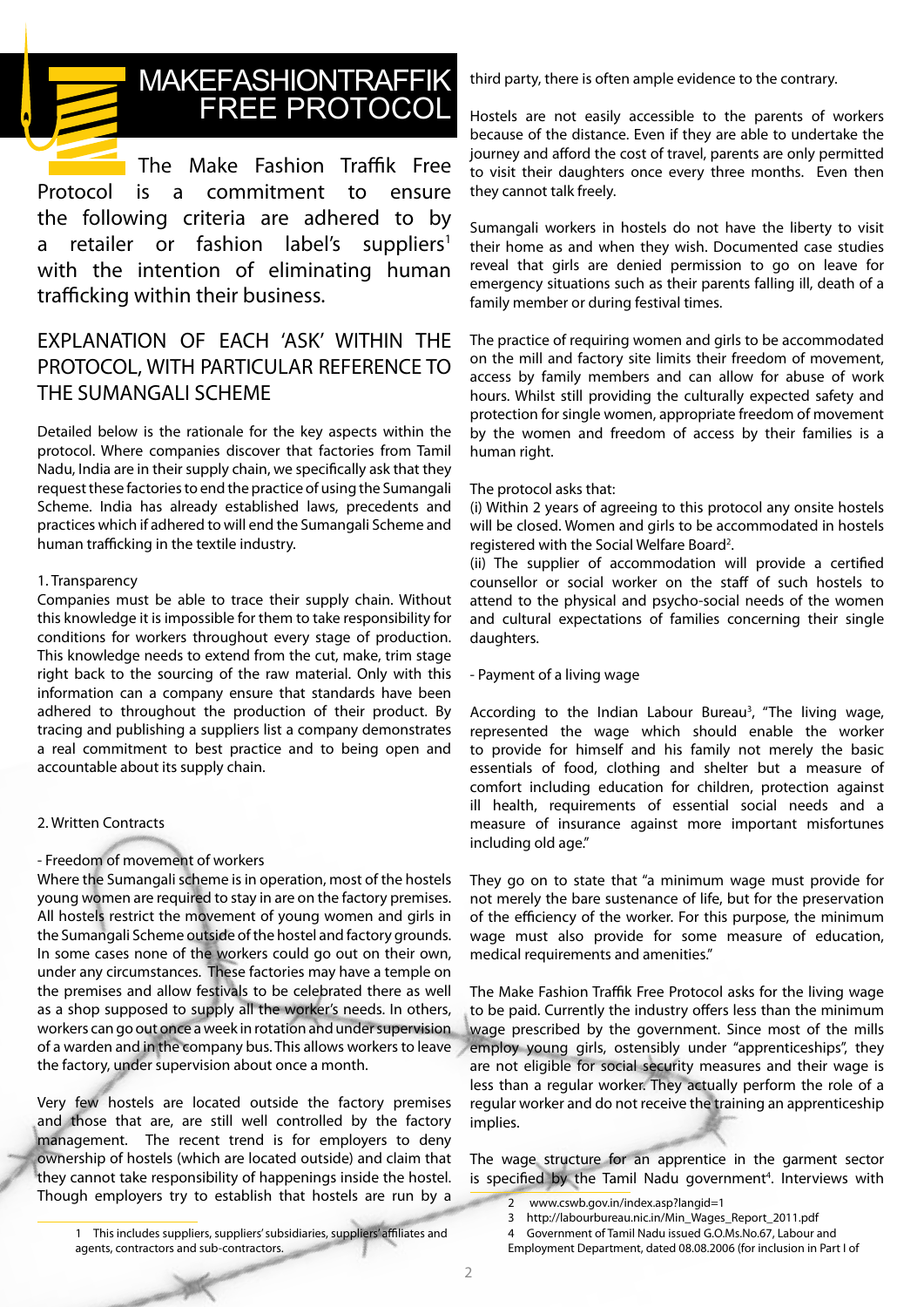Sumangali workers reveal that they were not aware of the actual wage structure, though they were coached differently in advance of buyer visits and audits.

- Ensure compliance with minimum health and safety requirements

The International Labour Organisation's mandate for occupational safety and health dates from its very foundation: "And whereas conditions of labour exist involving such injustice hardship and privation to large numbers of people as to produce unrest so great that the peace and harmony of the world are imperiled; and an improvement of those conditions is urgently required; as, for example, by the regulation of the hours of work including the establishment of a maximum working day and week ... the protection of the worker against sickness, disease and injury arising out of his employment …"1

Hazardous work conditions in clothing sector can be categorised as below:

- $\blacktriangle$  Hazards associated with the non-application of ergonomic principles, for example badly designed machinery, mechanical devices and tools used by workers, improper seating and workstation design, or poorly designed work practices.
- \ Chemical hazards, arising from liquids, solids, dusts, vapours and gases;
- Physical hazards, such as noise, vibration, unsatisfactory lighting, radiation and temperatures;
- \ Biological hazards, such as bacteria, viruses, infectious waste and infestations;
- ▲ Psychological hazards resulting from stress and strain.

The health and safety of Sumangali workers is always at risk. Field observations reveal that when they are sick, workers only receive first aid and then they are expected to continue working without any rest. When too ill to work, former Sumangali Scheme workers reported that a full month was added to their contract for every sick day they took. The cost for first aid (such as bandages and Paracetamol) is deducted, at costs much higher than the actual cost, from their allowances or lump sum payment.

Long work hours and the heavy work load have led to Sumangali workers experiencing leg pain, irregular menstruation, headaches, abdominal pain and fatigue. Former Sumangali workers report that they later faced problems related to pregnancy including frequent miscarriages. In most mills, workers are required to wear face masks and ear plugs only during inspections, and even then without any education about the need for the personal protective equipment.

the Schedule to the Minimum Wages Act, 1948, of the employment in 'Textile Mills'), The Tamil Nadu Labour and Employment Department issued G.O.Ms.No.137 dated 22.06.2007 (directing 17 District collector to monitor through monitoring committees) and a draft notification in G.O. (2D) No. 26, Labour and Employment (J1) Department dated 16.05.2008, proposing to fix minimum rate of wages payable to the Apprentices engaged in the employment in Textile Mills at Rs.110/- per day, apart from Dearness Allowance specified in the Explanation to Notification. 1 Preamble to the Constitution of the International Labour Organization

www.ilo.org/public/english/bureau/leg/download/constitution.pdf

Insufficient training is given for those operating machinery even though the Factories Act requires that some tasks should only be undertaken by trained adults<sup>2</sup>. The Act also requires that no more than 8 hours of standing work should be undertaken and where it is required, suitable places for sitting rest provided. Not only are these provisions not made, young women and girls are regularly required to work in excess of 12 hours without adequate breaks.

The Factories Act<sup>3</sup>, requires that in every factory where a hazardous process takes place, or where hazardous substances are used or handled, a Safety Committee should be established.

#### The Protocol asks that:

(i) Personal Protective Equipment is to be provided and its use enforced

(ii) A trained nurse or First Aid qualified person is to be appointed on the staff of each mill to provide first aid

(iii) Due to the particularly hazardous conditions of working in spinning, weaving and dying mills, the mill will ensure voluntary 6 monthly health check-ups, by a medical practitioner or hospital, are made available to workers with the normal patient-to-doctor confidentiality

(iv) Health and Safety education is provided on safe work practices, health and hygiene to the managers and employees on site.

(v) Building health and safety to meet the standard of the Bangladesh Fire and Safety Accord4

#### - Eliminate discrimination

According to the ILO Convention on the Worst Forms of Child Labour<sup>5</sup>, workers under 18 who perform work that is likely to harm their "health, safety or morals" can be defined as the worst forms of Child Labour. Working under the Sumangali Scheme is harmful to the health, safety and morals of the workers. Considering the number of workers aged between 14 and 18, the scale of the "Worst Forms of Child Labour" problem is alarming.

There is no law to define the age of a "child" in India. The Juvenile Justice (Care and Protection of Children) Act, 2000<sup>6</sup> says "juvenile" or "child" means a person who has not completed their eighteenth year. In The Factories Act 1948, "child" means a person who has not completed their fourteenth year. "Adolescent" has been interpreted as a person who has completed their fifteenth year of age but has not completed eighteenth year. "Young person" is a person who has completed their fourteenth year and has not completed their eighteenth year. Employees use these discrepancies and differences in state and national laws to evade compliance with any law.

What is clear is that when a girl receives an education to the end of her 12th school year her prospects for the future change dramatically. UNSECO reports the multiple benefits of girls' education<sup>7</sup> as follows:

- 2 The Factories Act, 1948 www.ilo.org/dyn/natlex/docs/WEBT-
- EXT/32063/64873/E87IND01.htm Chapters III, IV and V
- 3 The Factories Act, 1948 www.ilo.org/dyn/natlex/docs/WEBT-
- EXT/32063/64873/E87IND01.htm Chapter IV A; Sec.41G.
- 4 www.bangladeshaccord.org
- 5 www.ilo.org/ipec/facts/WorstFormsofChildLabour/lang--en/index. htm
- 6 http://wcd.nic.in/childprot/jjactamedment.pdf
- 7 www.unesco.org/education/wef/en-press/press-kit\_wome.shtm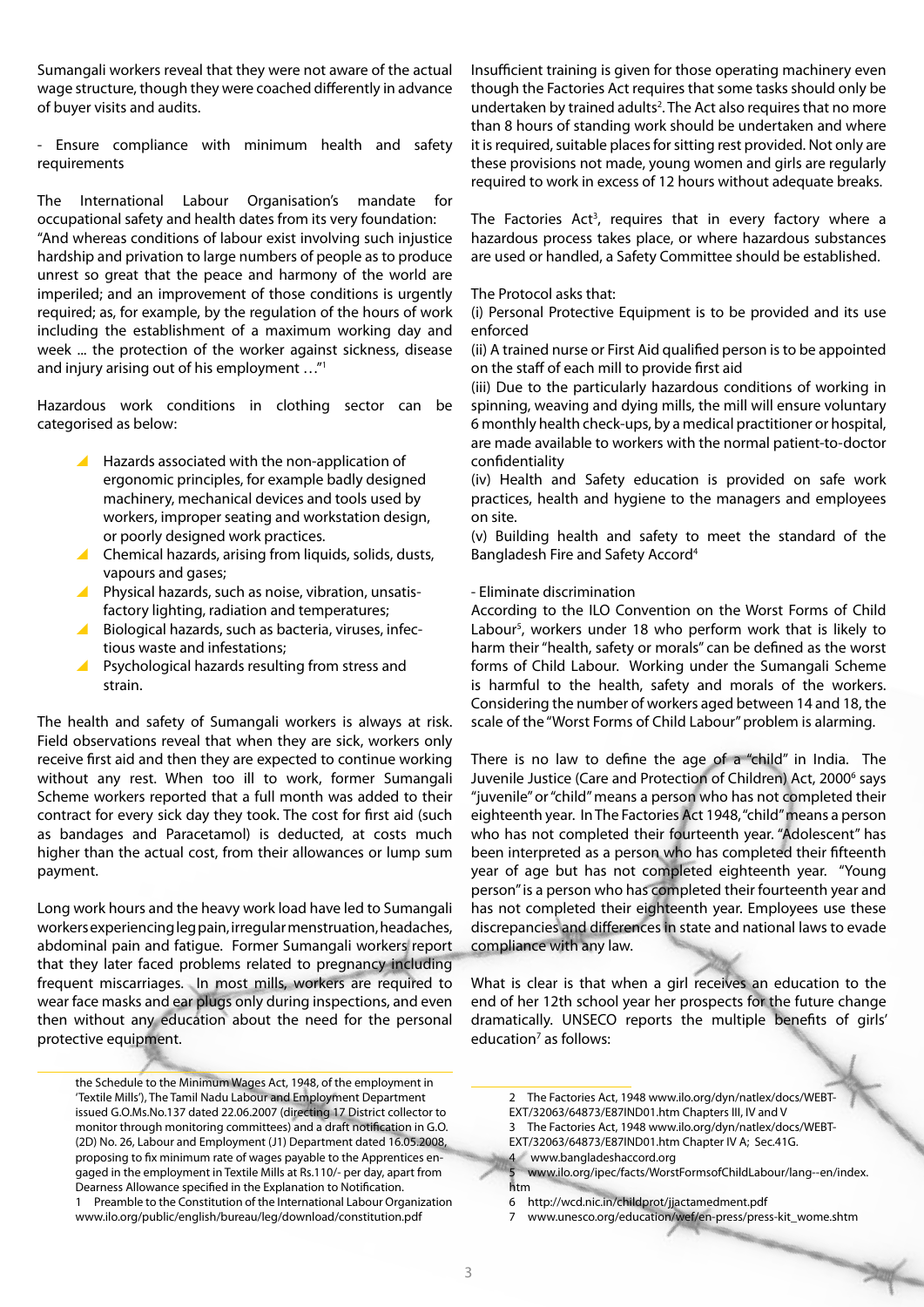- $\blacksquare$  Increased family incomes
- $\blacktriangle$  Later marriages
- $\blacktriangle$  Reduced fertility rates
- $\blacktriangle$  Reduced infant and maternal mortality rates
- $\blacktriangle$  Better nourished and healthier children and families
- $\triangle$  Greater opportunities and life choices for women (including better chances to protect themselves against HIV/AIDS)

Because of the contradictory definitions in determining the age of a worker, it is proposed that the most recent definition (the Juvenile Justice Act 2000) and the definition most likely to provide long term future benefits for girls and their communities and nation be used.

Emphasis must be given to their education and manufacturing units should develop a policy to ensure no girls under 18 years are recruited. A child remediation policy should be in place in the case of any child found in the factory. Such a policy should facilitate the child entering a regular school and management should bear the cost. A well-defined child labour policy must be developed and its effective implementation monitored.

A woman's future options are greatly reduced if she has not completed school; the risk of her being exploited or abused decreases as her education level increases. At the same time it can be difficult for a young married women to obtain employment as she is considered likely to fall pregnant.

The protocol asks that:

(i) All full-time employees will be over the age of 18 as proven by a birth certificate, age certificate and/or year 12 education  $c$ ertification<sup>1</sup>

(ii) Employees will not be discriminated against on the basis of their marital status

- Ensure the implementation of a functioning Grievance and Dispute Resolution Procedure

This will enable the young women and girls to redress any issues within the work environment without the fear of risking their job. It will create a system whereby all employees, including managers and supervisors are accountable for their behaviour.

The Industrial Employment Central Rules<sup>2</sup> provide clear guidelines concerning factories not tolerating any misconduct including sexual harassment which includes unwelcome sexually determined behavior (whether directly or by implication):

- $\triangle$  physical contact or advances
- $\triangle$  demand or request for sexual favours
- $\blacktriangle$  sexually coloured remarks
- $\blacktriangle$  showing pornography or
- $\blacktriangle$  any other unwelcome physical, verbal or nonverbal conduct of a sexual nature

Repeated incidents of sexual harassment reported by women workign under the Sumangali Scheme shows poor implementation of these laws and insufficient preventive and corrective measures by management.

2 Industrial Employment (Standing Orders), Central Rules 1946 - Schedule I(14)(3l) http://pblabour.gov.in/pdf/acts\_rules/industrial\_employment\_standing\_orders\_rules.pdf

In addition, case law provides for the Vishaka Guidelines on the rights of female persons employed in the factory to be displayed. These indicate appropriate work conditions in respect to work, leisure, health and hygiene for women<sup>3</sup>.

The Industrial Disputes Act requires that every industrial establishment employing twenty or more staff shall have at least one "Grievance Redressal Committee"4 . The Industrial Employment Central Rules<sup>5</sup> require a "Misconduct Complaints Committee" for disciplinary action in the case of sexual harassment. In most instances such committees, although required by law, only exist on paper and do not function. In the instances where they do exist they are appointed and controlled by management rather than by employees and have no effectiveness.

The protocol asks that each supplier be expected to establish a grievance procedure for workers and third parties to report concerns about safety and workplace conditions to both factory management and to signatory companies. The grievance procedure must establish a dispute resolution mechanism which is accessible to workers as well as third parties including NGOs. Such a process must be on public display in the local languages of the employees.

- \ Complaints about working conditions may be raised with labour rights NGO's without retaliation.
- \ Workers will be made aware of the grievance processes available to them
- \ Complaints may be submitted anonymously by workers and also by third party organisations.
- There will be no retaliation for workers who submit a complaint about their working conditions, even where that complaint is ultimately unsuccessful.

- Signed (explained and understood) and witnessed written employment contracts between employers and employees that include the above conditions.

For most Sumangali workers, a normal shift in a factory or mill is 12 hours long. Sumangali workers reported in SAVE's field study that they have to work throughout the day and continue for another 4 hours of overtime after 8.00 pm. SAVE's research discovered that workers were not aware of the legal limit on shift hours. Workers are not given a formal induction or training about their roles, responsibilities, eligibilities and entitlements. During peak seasons, garment workers had to work for more than 16 hours a day, 7 days a week. Although labour laws in India prohibit excessive work hours, these limits are rarely a reality for Sumangali workers.

The Factories Act<sup>6</sup> states that no one should be required to work on a Sunday, yet Sunday is a working day for most girls accommodated in hostels.

A written contract of employment is essential for both workers and their families to have a complete understanding of the

5 The Industrial Employment (Standing Orders) Central Rules, 1946 SCHEDULE - I MODEL STANDING ORDERS Section 14 http://pblabour. gov.in/pdf/acts\_rules/industrial\_employment\_standing\_orders\_rules.pdf 6 The Factories Act, 1948 www.ilo.org/dyn/natlex/docs/WEBT-EXT/32063/64873/E87IND01.htm Chap. VI, Sect. 52

<sup>1</sup> The Juvenile Justice (Care and Protection of Children) Act, 2000 says "juvenile" or "child" means a person who has not completed their eighteenth year.

<sup>3</sup> www.iitb.ac.in/WomensCell/data/Vishaka-Guidelines.pdf

<sup>4</sup> The Industrial Disputes Act,1947 http://pblabour.gov.in/pdf/acts\_ rules/inustrial\_disputes\_act\_1947.pdf